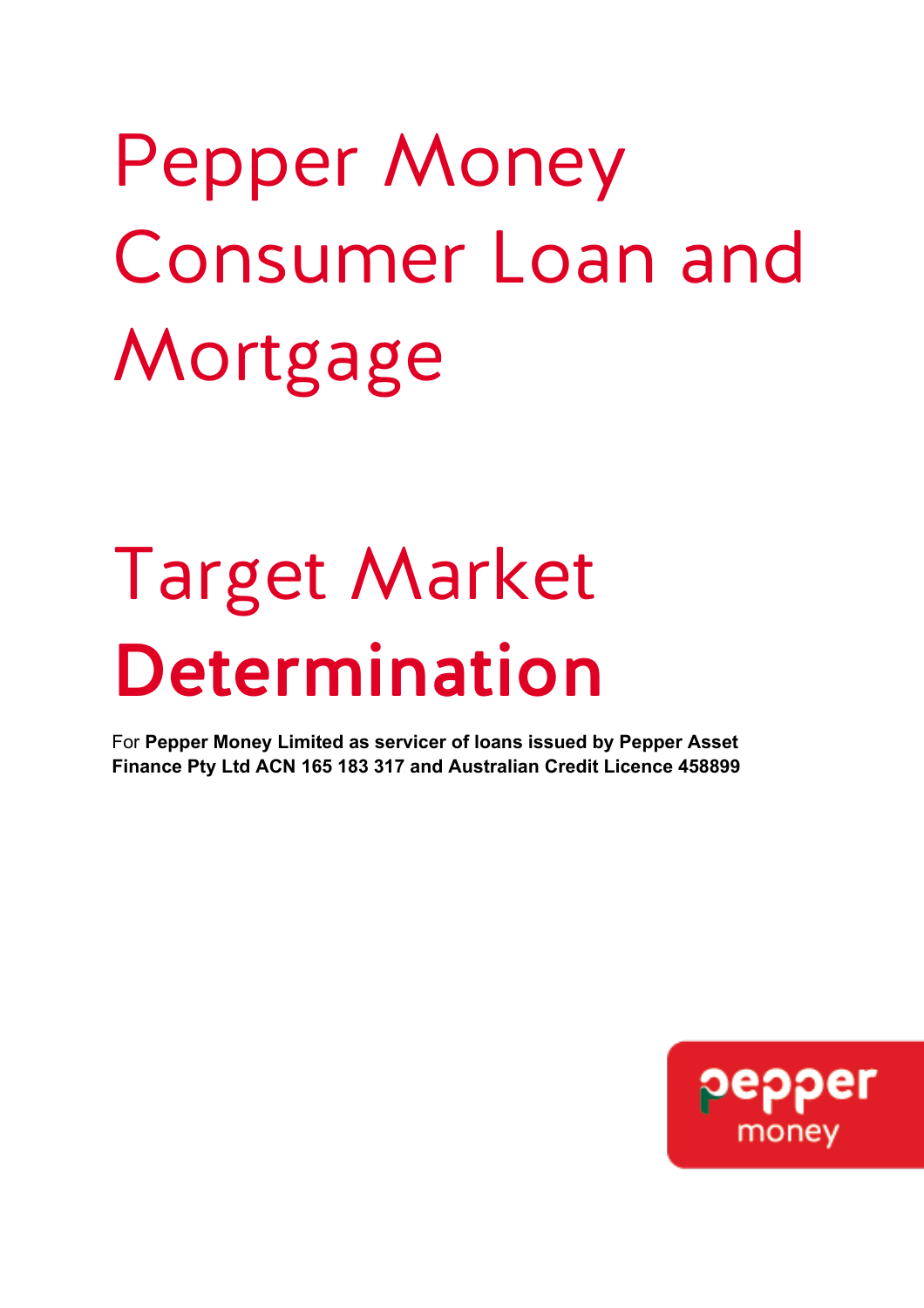

## 1. About this document

This target market determination (TMD) provides information about the target market for the Product. It also outlines the likely objectives, financial situation and needs of the target market as well as the key attributes of the product.

This document is not to be treated as a full summary of the product's terms and conditions and is not intended to provide financial advice. Consumers must refer to the Consumer Loan and Mortgage which outline the relevant terms and conditions under the product when making a decision about this product.

#### Target market determination date

5 October 2021

## 2. Product Name

Pepper Money Consumer Loan and Mortgage

## 3. Description of target market, including likely objectives, financial situation and needs

The features of this product, including its key attributes have been assessed as meeting the likely objectives, financial situation and needs of consumers who:

- Satisfy our eligibility criteria, including (but not limited to):
	- <sup>o</sup> Being 18 years or older at the time of application;
	- o Being resident of Australia (or residing in Australia on a working visa that is acceptable as determined by the us);
	- o Being individual or joint applicants living at the same address;
	- <sup>o</sup> Having acceptable credit rating; and
	- receiving sufficient and consistent income:
- Require finance for the acquisition or refinance of one of the following assets for personal use (hereafter defined as Acceptable Asset):
	- <sup>o</sup> Car;
	- <sup>o</sup> Boat;
	- <sup>o</sup> Jet ski;
	- <sup>o</sup> Caravan;
	- o Motorcycle;
	- <sup>o</sup> All-terrain vehicle;
	- o Tractor:
	- <sup>o</sup> Horse float; or
	- Solar generation and storage:
- Can provide security over the Acceptable Asset by way of a PPSR registration;
- Require a fixed interest rate to provide certainty of repayments;
- Require a loan of between \$5,000 and \$300,000;
- Require a loan term of between 1-7 years;
- Are able to make repayments from an Australian bank account;
- Require the flexibility of making weekly, fortnightly or monthly principal and interest repayments;
- Require the flexibility of purchasing an Acceptable Asset from a dealer or private seller; and
- May require the option of a balloon payment.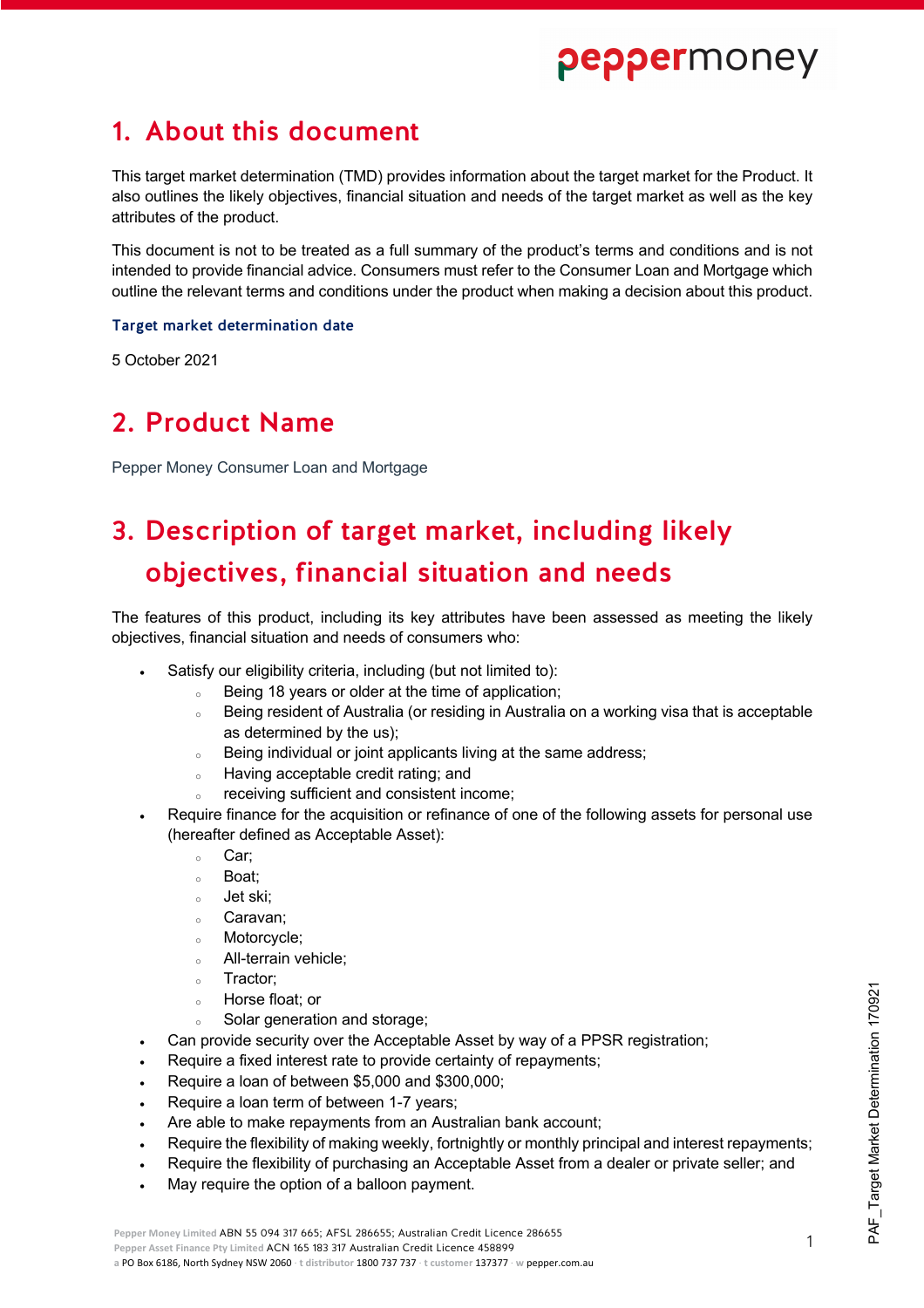# peppermoney

The product has been assessed as being consistent with the likely objectives, financial situation and needs of consumers in the target market because the product enables consumers to finance the purchase of a wide variety of assets at a fixed interest rate in return for providing security over the asset. The fixed interest rate provides the certainty of fixed repayments for the term of the loan and the option of a balloon payment provides the ability for the consumer to make lower ongoing repayments during the term of the loan with a final repayment at the end of the loan term.

#### Product description, including key attributes

Important features of this product include:

- Minimum loan term: 1 year
- Maximum loan term: 7 years
- Minimum loan size: \$5,000
- Maximum loan size: \$300,000
- Fixed interest rate
- Weekly, fortnightly or monthly principal and interest repayments
- Early payout permissible for a fee
- Ability to purchase assets from a dealer or through a private sale
- Balloon repayment available
- Establishment fee, Origination fee, Personal Property Securities Register (PPSR) Search fee, PPSR Registration fee and monthly account keeping fees are payable.
- Interest rate for risk pricing:
	- $\circ$  if a loan is approved, the interest rate offered will depend on our assessment of a number of factors at the time of application including the consumer's credit history, the nature of the asset being purchased, and other relevant factors as provided in the application;
	- o the interest rate offered may be higher than our published starting rate(s), depending on the consumer's circumstances (e.g. risk of default, etc). This risk loading will apply for the full term of the loan.

#### Product description, including key attributes

This product may not be suitable for individuals who:

- do not satisfy our eligibility criteria;
- require a variable interest rate loan;
- require an unsecured loan;
- require a loan for debt consolidation:
- require redraw functionality; and/or
- are looking to borrow less than \$5,000 or more than \$300,000.

## 4. How this product is to be distributed

#### Distribution channels and conditions

This product is designed to be distributed through the following channels:

- Pepper Money accredited Asset Finance introducers (**Third Party Channel**); and
- Directly via Pepper Money employees (**Direct Channel**).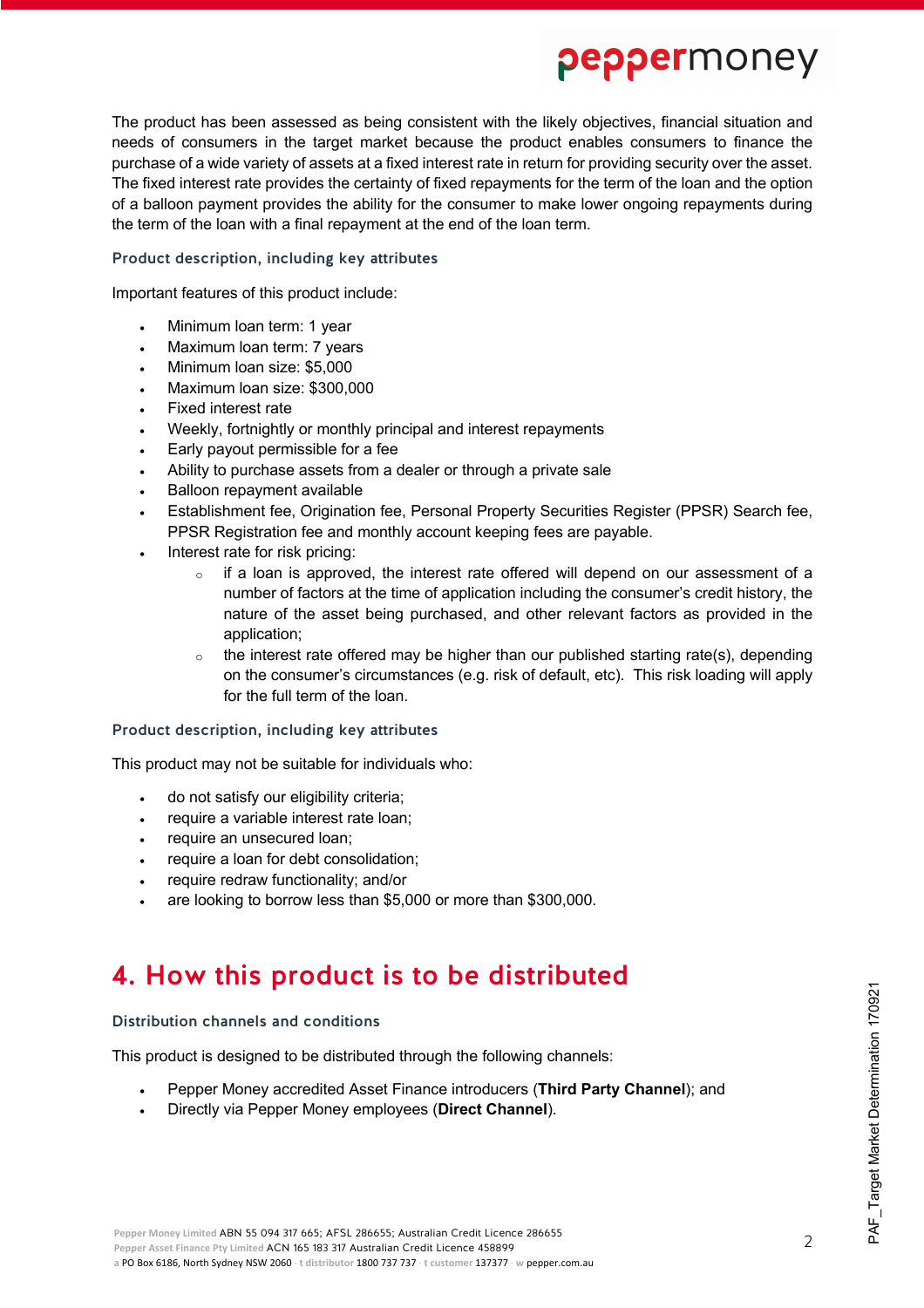## peppermoney

The distribution channels are appropriate because:

- the product has a wide target market;
- our Third-Party Channel has an accreditation process to ensure introducers have the required skills, training and knowledge to distribute this product in accordance with the TMD;
- our Direct Channel distributors have been adequately trained and have the necessary skills and knowledge to distribute this product in accordance with the TMD;
- our application and approval process has controls in place to ensure all approved consumers meet our eligibility and lending requirements; and
- we conduct adequate training, upfront and ongoing due diligence and monitoring of distributors including the ongoing provision of information to these distributors.

## 5. Reviewing this target market determination

We will review this TMD in accordance with the following:

| Review periods  | First review date: Within twelve months of the effective date<br>Periodic reviews: every twelve months after the initial review and<br>each subsequent review                                                                                                                                                                                                                                                                                                                                                                                                                                                                                                                                                                                                                                                                                                                                                                                                                            |
|-----------------|------------------------------------------------------------------------------------------------------------------------------------------------------------------------------------------------------------------------------------------------------------------------------------------------------------------------------------------------------------------------------------------------------------------------------------------------------------------------------------------------------------------------------------------------------------------------------------------------------------------------------------------------------------------------------------------------------------------------------------------------------------------------------------------------------------------------------------------------------------------------------------------------------------------------------------------------------------------------------------------|
| Review triggers | The review triggers that would reasonable suggested that the TMD is<br>no longer appropriate include (but are not limited to):<br>There is a material change to the design or distribution of the<br>$\bullet$<br>product, including related documentation;<br>A significant dealing of the product to consumers outside the<br>$\bullet$<br>target market occurs;<br>External events such as adverse media coverage or<br>$\bullet$<br>regulatory attention suggest that the target market for the<br>product might not be appropriate; and<br>There is a significant change in product related metrics,<br>$\bullet$<br>including, but not limited to:<br>increased complaints in relation to the purchase or<br>$\circ$<br>use of the product;<br>increased declined loan applications;<br>$\circ$<br>an increase in the number of customers who pay out<br>$\circ$<br>the loan within first 12 months;<br>high rates of default; or<br>$\circ$<br>high rates of hardship.<br>$\circ$ |

Where a review trigger has occurred, this TMD will be reviewed within 10 business days. Meanwhile, we will cease to offer this product to our consumers until our review concludes and any necessary changes to the product or TMD, including distribution methods, are made.